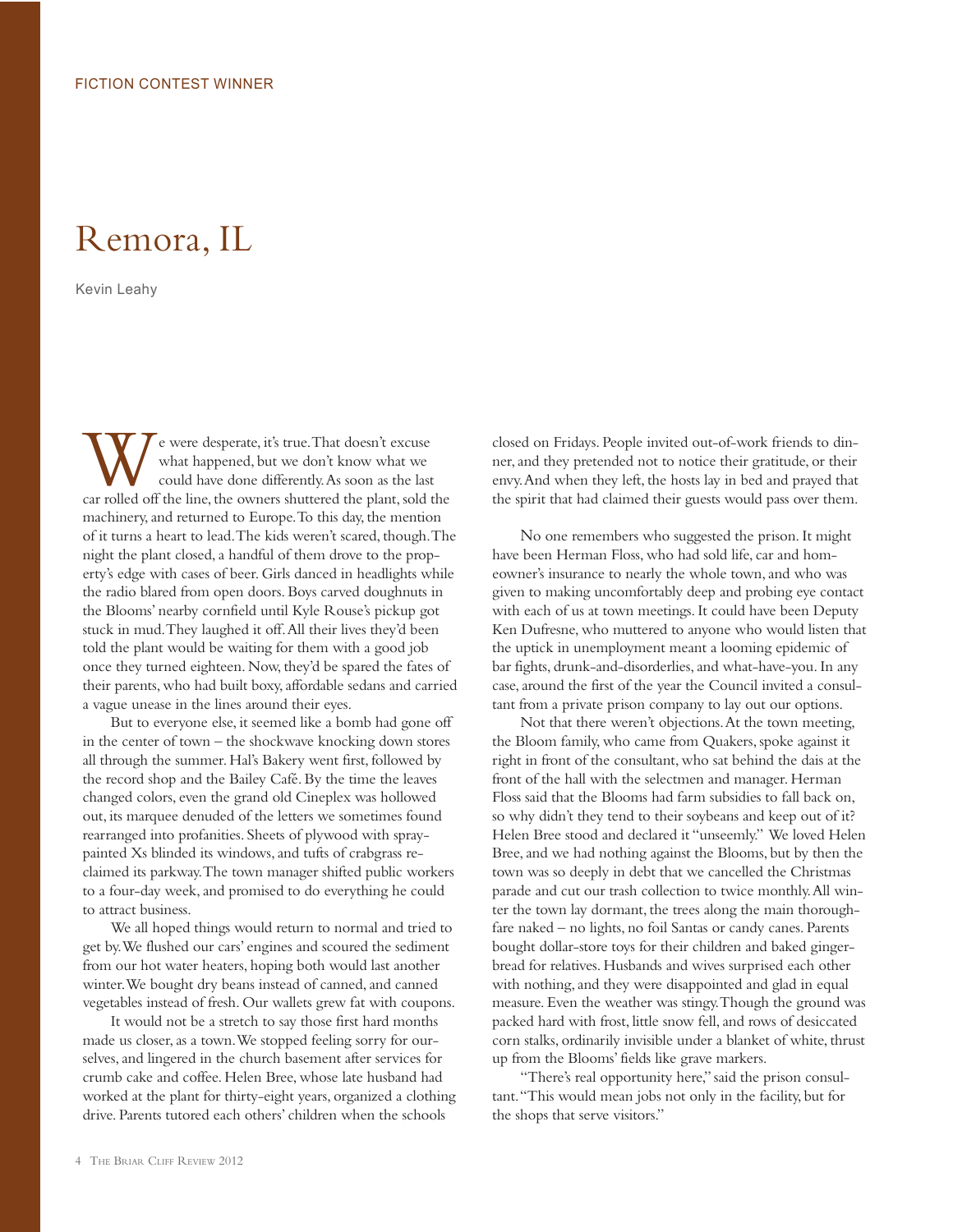Ed McConnell, who owned a ranch not far from the abandoned plant, stood to speak. "The plant bought meat from me for twenty years. What kind of guarantees can you give us that you'll do likewise?"

We hated McConnell for asking that, as if the wrong question might blow our chances. We'd become shy about making demands. But the consultant nodded and said, "I don't think that'll be a problem. We usually make use of local producers." He gestured to the screen on the stage, where a chart was projected from a device he'd hooked to his laptop. "There are ancillary benefits, too," he said, scanning our faces. "Each prisoner counts as a resident. That means more dollars for your district."

Most of us didn't need persuading. We were using one credit card to pay off another. We ransacked our filing cabinets and dresser drawers for half-remembered savings bonds. People looted their pensions and college funds, and spent the inheritances they'd hoped to leave their children. Young couples postponed their weddings. Though we weren't supposed to know, we heard whispers that Grace Chilton, the kindergarten teacher whose unemployed husband Robert once worked double shifts between the record shop and the Cineplex, had stopped her fertility treatments. We were ready for something good to happen, and we hoped this was it.

Corvus Correctional won the bid, with construction to begin after the first thaw.

In a cold March morning we watched a wrecking<br>ball punch through the plant's façade. The struc-<br>ture collapsed on the fourth swing, coughing up<br>plumes of dust we could taste from a guarter mile away It for ball punch through the plant's façade. The structure collapsed on the fourth swing, coughing up plumes of dust we could taste from a quarter mile away. It fell so easily – we had no idea how frail it was. For a while a great number of us worked as unskilled laborers, heaving broken pieces of the building into dumpsters. Rumor had it that Kyle Rouse smuggled out all the copper pipes that first night and sold them for scrap two towns over, but nothing came of it. Who could blame him? We would have done the same, if we'd thought of it. Those first paychecks were intoxicating. We'd forgotten the feel of having money and were starving for it.

After work we were exhausted but happy. There was pleasure in our aching shoulders, in the newfound roughness of our hands. On paydays some went to Barry's Tap to drink. Those who'd worked at the plant confessed to feeling funny about Corvus using that space. They'd be loading a wheelbarrow with cinderblock when a remnant of floor tile signaled they were standing in the old break room, where Bill Bree had hustled them and many of their fathers in penny-ante poker. The banks of lockers they hauled away were the same ones in which they'd hung their coveralls and filter masks, glittering with metallic dust, at the end of a shift. It wasn't that the plant had been problem-free. There'd been strikes and wage freezes and, every so often, an accident that claimed a limb. But day by day, as they dismantled what was left of their old workplace, they marveled that anyone had looked at that site and imagined a prison.

Then there came a need for construction workers and tradesmen – welders, pipefitters, laborers, and the like. But only the skilled among us could do that work, and a fresh wave of discord passed through as we were sorted yet again into those with jobs and those without. From the ground rose a fortress of towers joined by ramparts, its perimeter enclosed by a cursive scrawl of razor wire fence. Inside, men slotted together racks of iron bars. They partitioned the floor into 6' x 8' cells, which everyone deemed both too small and entirely appropriate. They studded common areas with concrete embankments to disrupt foot traffic and minimize opportunities for mayhem. They painted lines that prisoners would not be allowed to cross.

With thousands of inmates arriving in a year, we expected a boon from the prisoners' relatives and police who would eat in our restaurants, gas up at our filling stations, and shop in our stores. The Council rezoned everything, which would allow us to rent out unused bedrooms to overnight visitors. Real estate speculators from upstate bought foreclosed businesses and leased them out. The Baileys reopened their café, though they rented the space they once owned. Robert Chilton, Grace's husband, found occasional work.

The Sunday after the grand reopening of the Bailey Café, only three people stayed after church for Helen Bree's crumb cake social. As if relieved of a great burden, her heart stopped until Pastor Kimble shocked it back to life with the portable defibrillator the church had bought during fatter times. Few of us visited her in the hospital, we're embarrassed to say, though once she returned home the Bloom boy trekked over from the farm twice a week to deliver groceries, remove her trash, and sit on her couch watching the Nature Channel, which she was immensely fond of.

As the third Christmas since the plant closing approached, workers put the finishing touches on the prison. In each cell they installed steel toilets that were, strangely, also sinks. They wired up a network of cameras and reinforced the doors with metal plates. In the hallways they passed burly men in shirts embroidered with the Corvus Correctional logo, who stocked the armory with shotguns, rifles, batons, teargas, and pepper spray. On their belts the Corvus people wore plastic zipcuffs resembling the six-pack rings that poisoned sea turtles or ensnared gulls, and which Helen Bree had once led a campaign to ban. Corvus was hiring soon, was the word.

"You have no idea what you're in for," said Ken Dufresne to a group of young men at Barry's. They'd applied to be guards. "*Corrections officers*," he said, and looked away with a slow shake of his head. The group left soon afterward. Our town hadn't had a murder in eight years, not since Gene Shipsky, Dufresne's old fishing buddy, shot his wife and her lover dead in the Shipskys' bedroom. He then put the pistol to his own temple and pulled the trigger. Ken had been first on the scene.

There was no horsing around during guard training. The new hires knew what they were up against. They learned the basics of the daily prison routine, the rules for visitors, and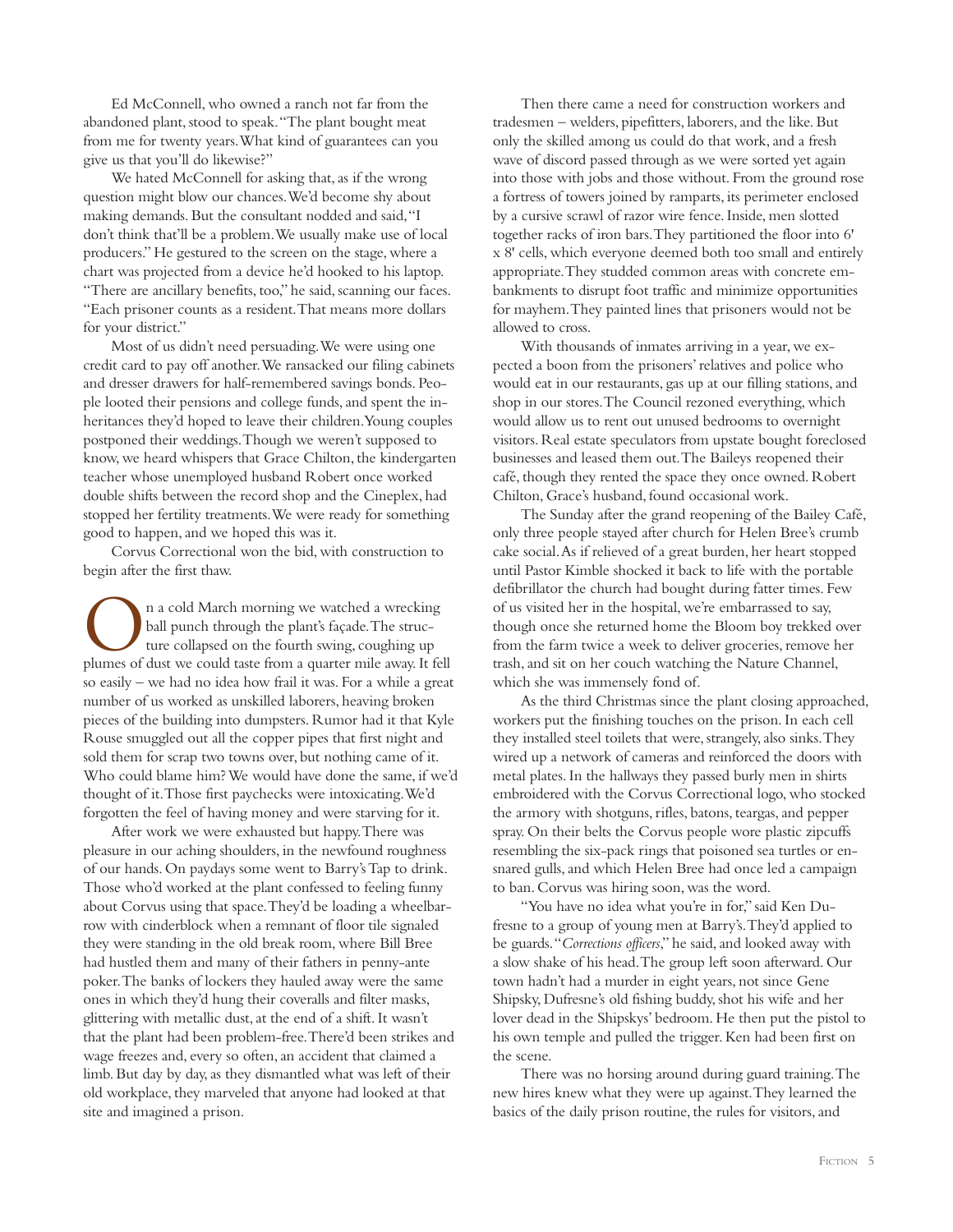how to search a cell for contraband. They had a classroom refresher on the criminal justice system. None of them could exactly remember what the Fourth Amendment was. They wrestled each other until the veins in their necks threatened to burst. Kyle Rouse volunteered to be shocked for the taser demonstration, but then again, Kyle always had been a crazy son of a bitch. They learned how to club an aggressive prisoner – on the bicep, on the legs, but never the skull, which lawyers would eat them for. They were divided on their preferences for straight or side-handled batons. The weapon's weight on their belts was strange, at first. But they got used to it.

One winter morning, a caravan of buses with waffled grating over their windows came plowing down the highway. Those of us who lived within sight of the road watched from our windows as the chain of buses carved a trench in the gray slush, carrying their freight of human cargo to the prison, where so many of our husbands and sons, our friends and neighbors waited to receive them. The buses were only the beginning – soon retail stores and good service jobs would follow. To the extent that we thought about the men in those buses, we imagined them as one type, multiplied: sullen, dangerous, and deserving of punishment, but potentially redeemable, through faith and good works. Even from afar, they radiated menace. We were thrilled and terrified to see them.

Slowly, money began to circulate. We drew paychecks<br>instead of unemployment. To our children's dismay, the<br>town could afford teachers on Fridays again. Ed Mcinstead of unemployment. To our children's dismay, the town could afford teachers on Fridays again. Ed Mc-Connell's ranch did well enough that he had to hire a dozen more people. Perhaps best of all, Grace and Robert Chilton were finally expecting a baby. We splurged on \$20 bottles of Zinfandel to celebrate our good fortunes, but we still clipped coupons.

A number of Corvus people moved into town, and while we were friendly with them, we couldn't say we were friends. The men had a stiffness to them; the women, brittle smiles. We asked them how they were, and they always seemed miffed by the question, hiding the answers in their cheeks before spitting them out. Some guessed privately what they thought of us: bumpkins, hicks, rednecks. We chafed at that. We were a distinguished enough bunch. Joshua Bloom, not even in high school yet, was a state fair prizewinner in canning and preserving. We had an active community theater and a two-wing library. Many of us had been to college. To the extent that we had an idea of ourselves as a town, it was as families and good neighbors. The newcomers had pronounced a silent judgment upon us, made sharper by the fact that many of them were our bosses. It almost made us miss the light touch of the German plant owners who ruled our parents and grandparents.

If we were unprepared for anything, it was the number of visitors. They trickled in at first, women and the occasional child, mostly, until it seemed they were everywhere. A group of us would be holding a book club at the Bailey Café and a red-eyed stranger would order a coffee and sit at the window

for an hour, steeling herself for whomever she was about to see. Three blocks and one diner booth away, an unfamiliar mother and her teenage son chewed sandwiches in silence, then departed in a car with Kentucky plates. We saw couples at the gas station on the outskirts of town, buying trail mix for the squalling children on their hips as we stood in line for cigarettes, their faces washed free of any emotion but a trace of shame.

On the street, we snuck glances at the young women coming to visit their husbands and boyfriends. They wore painted-on jeans and shirts with plunging necklines, and if a group of us happened to catch an eyeful, we weren't above a murmured joke about conjugal visits. Other times we saw older women, who we guessed were the mothers of inmates, in floral-print dresses and hats piled with elaborate confections of silk, wool and felt. Sometimes we saw strangers in sweatpants and T-shirts, and we imagined that they dressed modestly so as not to make the prisoners feel shabby.

On summer weekends, we hosted a parade of cars with license plates from Missouri, Indiana, Kentucky, and as far away as Wisconsin. We were grateful for the business, but we weren't prepared to handle the busload of suited and gowned seniors from a Charismatic Church in Missouri, who arrived without fanfare and stayed for three days to minister in the prison. Nor were we prepared for the hundred-odd carousing attendees of the Corrections Officers Convention, whose location was changed to our town with little notice. We were not prepared for the mothers and wives who lodged in our attics and spare bedrooms, whose footsteps creaked above our heads when they were unable to sleep, who sobbed into our guest pillows, who filled our houses with their grief.

Oh, to hell with that, some of us said. We were decent people, faithful to our wives and husbands. We tithed and donated sweaters and jeans to the Salvation Army. We flew the flag from our porches and took it inside when it rained. We visited Helen Bree, whose heart was failing, which marooned her indoors most of the time. Were these things not proof of our largesse, our essential goodness?

On a trip to Helen Bree's house, Pastor Kimble and the church vocal quartet sat with her to watch a nature documentary. It concerned a fish that attached itself to a shark's skin and lived off scraps by cleaning the shark's teeth. They left after the first commercial break, which in retrospect was a shame. Some of us would have liked to learn how those fish managed to avoid being eaten.

When Grace Chilton gave birth to a boy three<br>
months prematurely, Pastor Kimble collected<br>
donations to help with the family's hospital bills.<br>
By that time most of the town had reconnected their satellite months prematurely, Pastor Kimble collected By that time, most of the town had reconnected their satellite TVs, so it was no great burden to pitch in a twenty for little Anthony's medical fund. During those months, it wasn't uncommon to see Robert Chilton walking around ashen-faced with worry, until he took a job as a prison guard.

Those of us who worked as guards wondered whether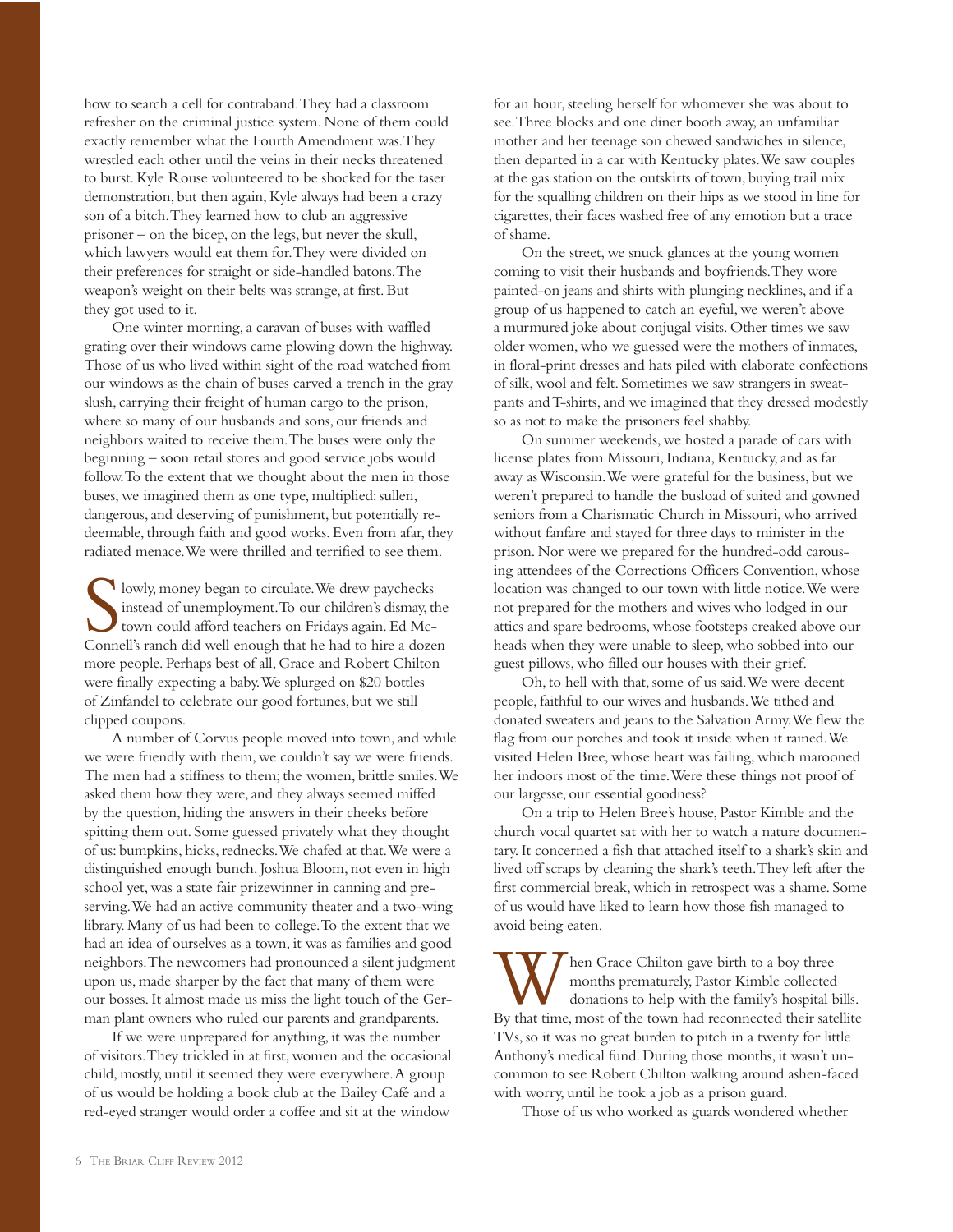he had it in him. We'd developed something of an edge, a hyperalertness that was lacking in gentle Robert. Corvus paid well enough, we couldn't complain there. But just being in that place chiseled away at our composure. The smell of sweat permeated the building. It was worse after lights-out, as if the concrete walls and floor had absorbed the stench all day only to release it all night long. Sometimes we'd catch a group of prisoners staring at us, and flowers of ice would bloom in our chests. Never for a second could we forget they would kill us, given the chance.

That was a hard notion to shed after work, when the same dozen or so of us gathered at Barry's for drinks before going home to our families. We made overtures to the Corvus people, the more senior guards, but they never joined us. You could tell by looking that they never would. We became body language experts, sizing up everyone we met. We instinctively looked for the half-closed fist hanging at someone's side, a slight bunch in the shoulders, tense little pulses in the jaw and temple. Even a clean-cut prisoner like Howard Albright – White Bright, other inmates called him – all downcast eyes and mumbled Yessirs,

set our hearts racing if he shuffled by too close or approached from behind. We couldn't turn it off, that hypervigilance. The best we could do was manage it.

There was another issue brewing, one that we mostly didn't talk about: the town was nearly all white, and the inmates were nearly all not. Likewise, many of the visitors were black or Hispanic, and their skin announced them as citizens of Chicago, or Joliet, or Plano, or any of the other towns up north from which we siphoned and warehoused young men. It was Isaiah

Bloom who first spoke about it, at a town meeting where a revitalization of the town square was under debate.

Bloom was tall and rangy, perpetually sunburned, with sandy blonde hair and a chinstrap beard. "You know how I feel about this prison," he said, quietly enough so that we had to strain to hear him from the back of the hall. He put his hands – large, gnarled mitts – on the podium, his pale eyes casting about for a sympathetic face. "And I know a lot of you don't feel the same. But this money – it's not rightly ours."

It turned out that the census counted every prisoner as one of us – two thousand extra unemployed men. Our swollen ranks earned us more federal dollars. To hear Isaiah Bloom explain it, we were the beneficiaries of a cruel trick played on poor blacks and Latinos. It was true that, among many of us, a mental shorthand had developed: if we saw a white stranger, we assumed they were police, or a lawyer, or with Corvus. If they weren't white, we assumed they were visiting an incarcerated friend or family member. This mental rout-

Sometimes we'd catch a group of prisoners staring at us, and flowers of ice would bloom in our chests.

ing, this either/or, was so fast and seemed so natural that its profound weirdness didn't really register with us until Bloom went on to point it out. It wasn't clear whether these kinds of thoughts had always been with us, or if we'd been tainted by the prison's arrival.

The prison was segregated, too. Out in the yard, surrounded by towers with riflemen silhouetted against the sky, inmates broke into racialized clusters. Gang fights erupted in brief but frequent bursts, like chamber musicians tuning their instruments before the commencement of some terrible overture. Even unaffiliated prisoners got caught up. During one of these fights, another inmate punctured Howard Albright's thigh with a sharpened toothbrush before we pulled him to safety.

"I mean, Christ," said Kyle Rouse, three beers deep at Barry's. "Puerto Rican, Mexican, what's the difference?"

Robert Chilton looked as uncomfortable as some of us felt, but with Kyle paying for round after round, we said nothing. With his clear, open face and Cupid's bow mouth, Robert looked much younger than the dozen or so of us,

> despite being a few years older. We could only imagine how he must have looked to the prisoners.

 "I heard that Corvus is looking to build another facility," said Kyle, who labored under the impression that he'd purchased our ears along with our drinks. "They're closing some place in Indiana and shipping everyone here."

 "Eh," said Herman Floss, curled over his drink at the next table over, "Put a bullet in each of their heads and be done with it."

 There were times when we all came to feel that way. A few weeks

later, a prisoner known as Skinny Charles flung a slurry of fluids at Kyle, who ducked the missile but still wound up with foul-smelling flecks spattered across his shoulder. It took three of us to hold Kyle back – carefully, so as not to get any stains on us – while all of C Block laughed and hollered.

We rousted everyone after that. We shoved inmates against the walls chest first, kicked their legs apart, and patted them down. Flicked open personal switchblades and Leathermen and ripped through mattresses. We left boot prints on pictures of their families. We tore apart their cells, looking for contraband, and boy, did we find it: razor blades, screwdrivers, shivs. Plastic bottles of pruno fermenting in toilet bowls. An exquisitely detailed portfolio of hand-drawn pornography. A tattoo gun cobbled from a Bic pen, an eraser, the motor from an electric toothbrush, and a length of guitar string for the needle. In Howard Albright's cell, shears and actual needles. We marveled at their stupidity: how could they have imagined they could keep anything from us, some of whom had built those very cells? So, no – whatever it might have meant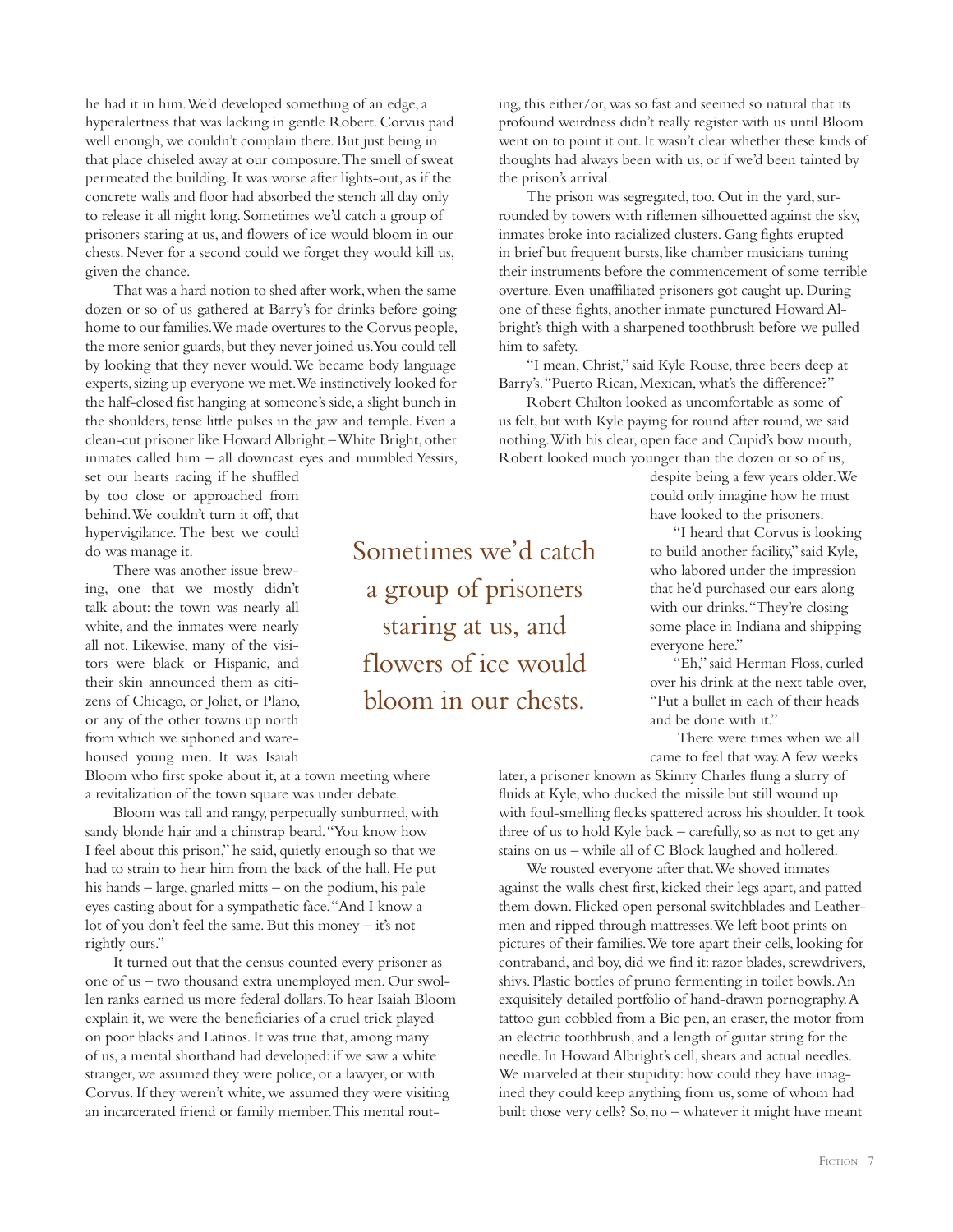for the town, we guards were not looking forward to another thousand Skinny Charles's coming in.

"He knows what he did," said Skinny, when questioned about the attempted sliming of Kyle Rouse. "That motherfucker's gonna get got."

In three cells on C block, we found knotted condoms filled with brittle rocks. In Skinny's cell we discovered an empty condom with traces of powder, which the lab confirmed was cocaine. As soon as that news came through, he couldn't stop talking.

"What the fuck?" said Kyle, when he happened into the changing room as two guards rummaged through his locker.

There was nothing in his locker, but word went out that Kyle was being watched. He

stopped going to Barry's for a few months. When we patrolled the upper tier of cellblocks with him, we could feel CentCom watching us through the compound eye of cameras, noting whose cells we lingered at, how long it took us to complete a loop. We'd always watched out for each other – maintaining sight lines with fellow guards was crucial to making sure you were covered – but now we watched each other.

Early one morning, while the prison slept, our supervisor tacked the following month's schedule to the locker room's corkboard and announced extra shifts. We didn't know it at the time, but Kyle had been in custody for hours, and his pickup – one of the models built at the plant, a lifetime ago – had been impounded by Corvus' investigators, after they'd found a dozen condoms filled with rock cocaine in its glove box. But we

All it took was one signal of disrespect – cutting in line; a walk-by shoulder-check – and though none of us knew what the exact offense was, the prison cafeteria exploded around six o'clock on the 30th of November.

Sheila knew about his dealing the whole time, but we were in no mood to cast aspersions.

In hindsight, we'd felt it building all through the end of that year. The genpop had been on edge since the drugs dried up, though the occasional shipment managed to slip in. All it took was one signal of disrespect – cutting in line; a walk-by shoulder-check – and though none of us knew what the exact offense was, the prison cafeteria exploded around six o'clock on the 30th of November. A scrum of men tackled two lone prisoners, bringing them to the ground with a flurry of little jabs. They dispersed, leaving growing blots of red on the chest of each twitching victim.

At that, the cafeteria broke into waves of scrambling bod-

ies. Most of the inmates flattened themselves against the wall. Others bellowed as they kicked and punched and choked each other. Skinny Charles took a tray to the jaw and went sprawling. Howard Albright fell backwards and skittered into a corner, arms braced over his head. Prisoners pinned one another to the ground and pummeled away.

 The adrenaline hit like a shockwave, made our eyeballs throb. Someone's teargas canister struck the floor with a dull metallic *thunk*. We shouted and swore as we rushed to seal our helmets, the canister belching smoke. Prisoners stopped fighting and fell to their knees, wheezing. We waded into the thick of it. bleary-eyed, the sound of our own rasping breath deafening in our helmets. Images swam through the haze – an outstretched hand, a face twisted in pain. Fear deformed every

didn't know that yet. We finished dressing and signed our names in the empty boxes, grateful for the overtime. Once we'd divided up Kyle's hours, we secured our batons to our belts, stepped out onto the tier and threw the power switch, flooding the prison with light.

hile it was probably no comfort to his wife and young son, it was a small mercy that Kyle got sent to a facility a few hours north. In the months he'd been selling drugs in the prison, passing them between a visiting gang contact and a crew inside, he'd begun to adulterate the shipments, diluting them so much that he'd earned the enmity of casual users and addicts alike. It wasn't hard to find inmates willing to testify against Kyle, and he wound up pleading out for eight years. Some of us heard rumors that

thought in our heads. We unsheathed our batons and laid waste to anything in a blue jumpsuit. We let the full force of our rage find expression at the end of those clubs. We split open scalps, made men spit teeth.

A quarter hour later, when the last inmate had been carted off to the medical wing, we received word that both stabbing victims would live. Robert Chilton was in the infirmary, being scrubbed with nonoxyl-9 after getting blood on him. A trace of gas lingered in the air, sour in our throats. Our hands trembled. But there was no time to consider what had happened. A caged light bulb above the cafeteria door flashed red, and the lockdown alarm rang.

One of the inmates lapsed into a coma and stayed under for weeks. When he awoke, he couldn't walk or talk, and the right side of his face was slack. Robert Chilton quit that day.